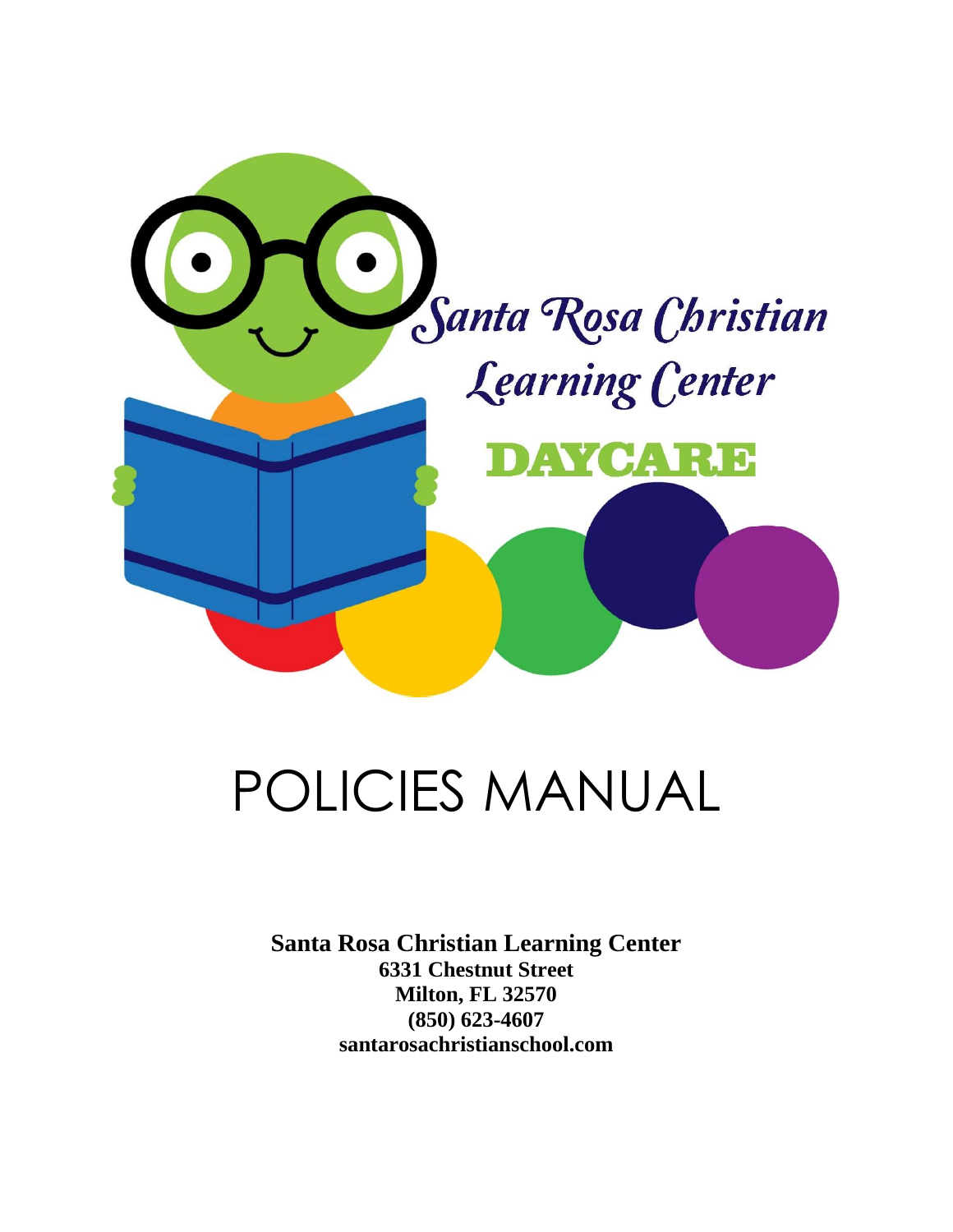Dear Parent:

We welcome you to the Santa Rosa Christian Learning Center. As the oldest Christian early-childhood education program in Santa Rosa County, our purpose is to provide meaningful, fulfilling experiences for your child in this important stage of mental and physical development.

At Santa Rosa Christian Learning Center, our loving care-givers provide guidance and understanding while encouraging new challenges, developing self-confidence, and building positive relationships in a warm atmosphere. We do not travel; all our activities take place right here on our spacious campus. Special events days are held periodically throughout the year that highlight fun filled experiences.

Your child will be introduced to traditional Bible stories, lessons, and songs. Also, our pre-school curriculum will promote sound, developmentally appropriate lessons that stimulate the minds of children academically without immense pressure. Your child will be introduced to rudimentary academic readiness skills and pre-reading activities in a loving environment.

Our Learning Center is fully accredited by the Sonshine Association of Christian Schools, Inc. We admit children of any race, color, nationality, and ethnic origin.

We look forward to seeing your child at Santa Rosa Christian Learning Center.

Yours for our youth,

The Santa Rosa Christian Learning Center Administration and Staff

**Our Policies**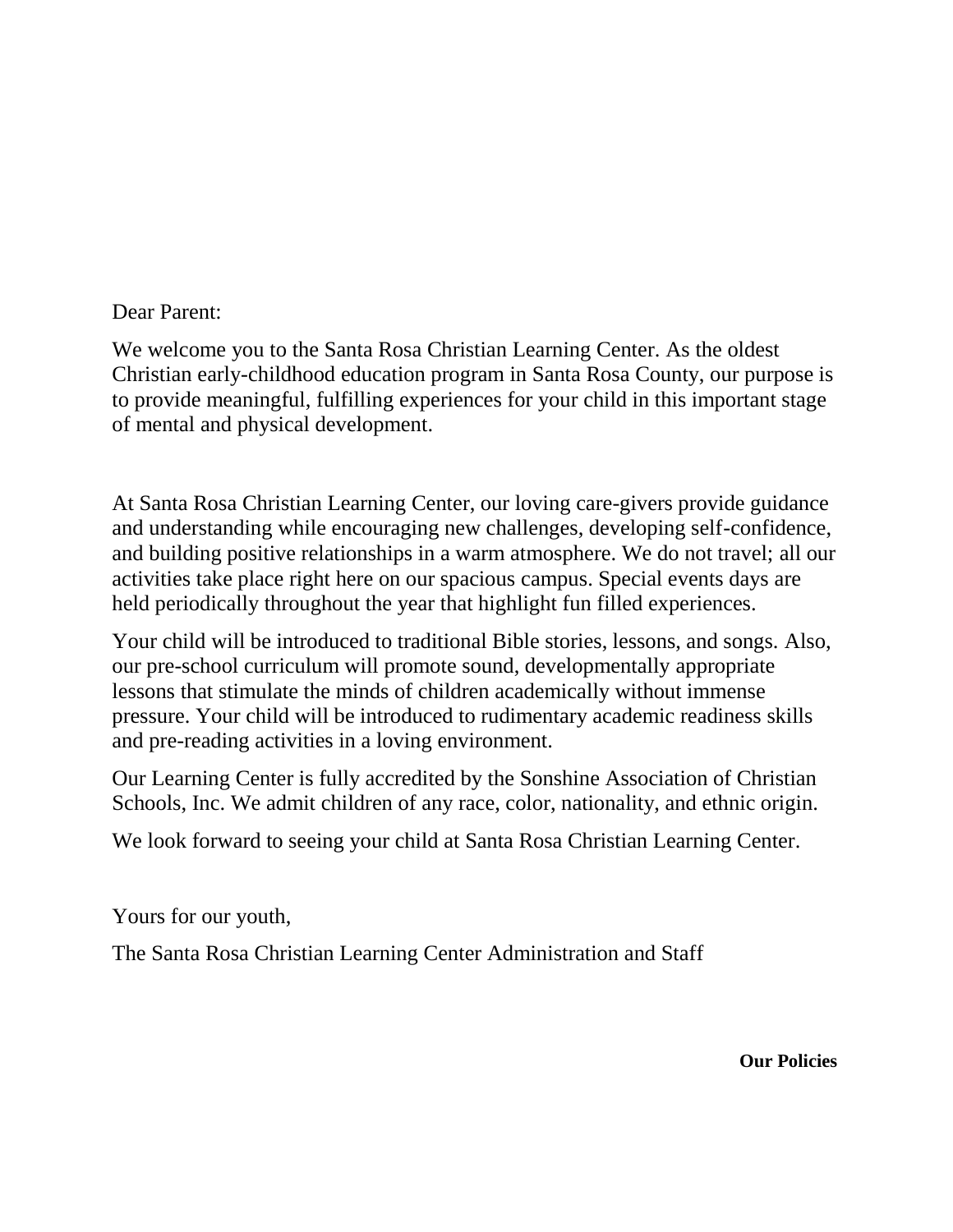- 1. **Payments are due on the first day of attendance each week.** *If payments are not made by Wednesday drop off, the child may not stay.* We are not responsible for which parent's week it is to pay.
- 2. **Withdrawal Notice**: A two-week advance written notice is required to withdraw a child from the **Santa Rosa Christian Learning Center**, hereafter referred to as **SRCLC**.

\_\_\_\_\_\_\_\_\_\_\_\_\_\_\_\_\_\_\_\_

\_\_\_\_\_\_\_\_\_\_\_\_\_\_\_\_\_\_\_\_

\_\_\_\_\_\_\_\_\_\_\_\_\_\_\_\_\_\_\_\_

\_\_\_\_\_\_\_\_\_\_\_\_\_\_\_\_\_\_\_\_

- 3. If someone other than a parent or designated pick-up person is to pick up your child, please notify the Supervisor. The person picking up the child will be asked for picture ID and must sign out the child at the desk. This is for the security of your child. Information updates are the responsibility of the parents.
- 4. If you are going to be late in picking up your child, please contact the afternoon supervisor at 623-4607. Late fees will be administered. **Late fees are as follows**: *We close at 5:30pm! Late Fees Apply: \$10.00 for the first 15*

*minutes, and \$5.00 for each following 5 minutes. This is to be paid to the teacher when picking up your child! \_\_\_\_\_\_\_\_\_\_\_\_\_\_\_\_\_\_\_\_*

- 5. Lunches are provided to all children who are registered in Full Day program. Menus are posted weekly and made available to parents upon request. Special dietary needs must be planned out in advance. Only those prescribed by doctors will be considered. Meals and snacks furnished by parents must be done on a signed agreement basis and kept on file. If your child will be arriving after 10:30am, please call by 9:00am to order a lunch.
- 6. Breakfast is not provided; however, children may bring their own breakfast to eat between 6:00am and 7:30am. Children coming at 7:30 will not be able to eat until the 9:30 snack time. We must have time to clean the room before the children go to their class.

 $\overline{\phantom{a}}$  , and the contract of the contract of the contract of the contract of the contract of the contract of the contract of the contract of the contract of the contract of the contract of the contract of the contrac

- 7. Please label all bags, back packs, blankets, etc. with your child's name. Please bring enough diapers, if needed, each day that your child attends. Extra clothes in case of accidents would be appreciated. If SRCLC must supply diapers, pull-ups, underwear or clothes there will be a \$2.00 charge per item used. **Please be aware that we do not use sippy cups.** We suggest leaving them at home or in your vehicle.
- 8. We must have written authorization from parents or guardians to administer medications. Medications must be brought in their original container with the child's name, date,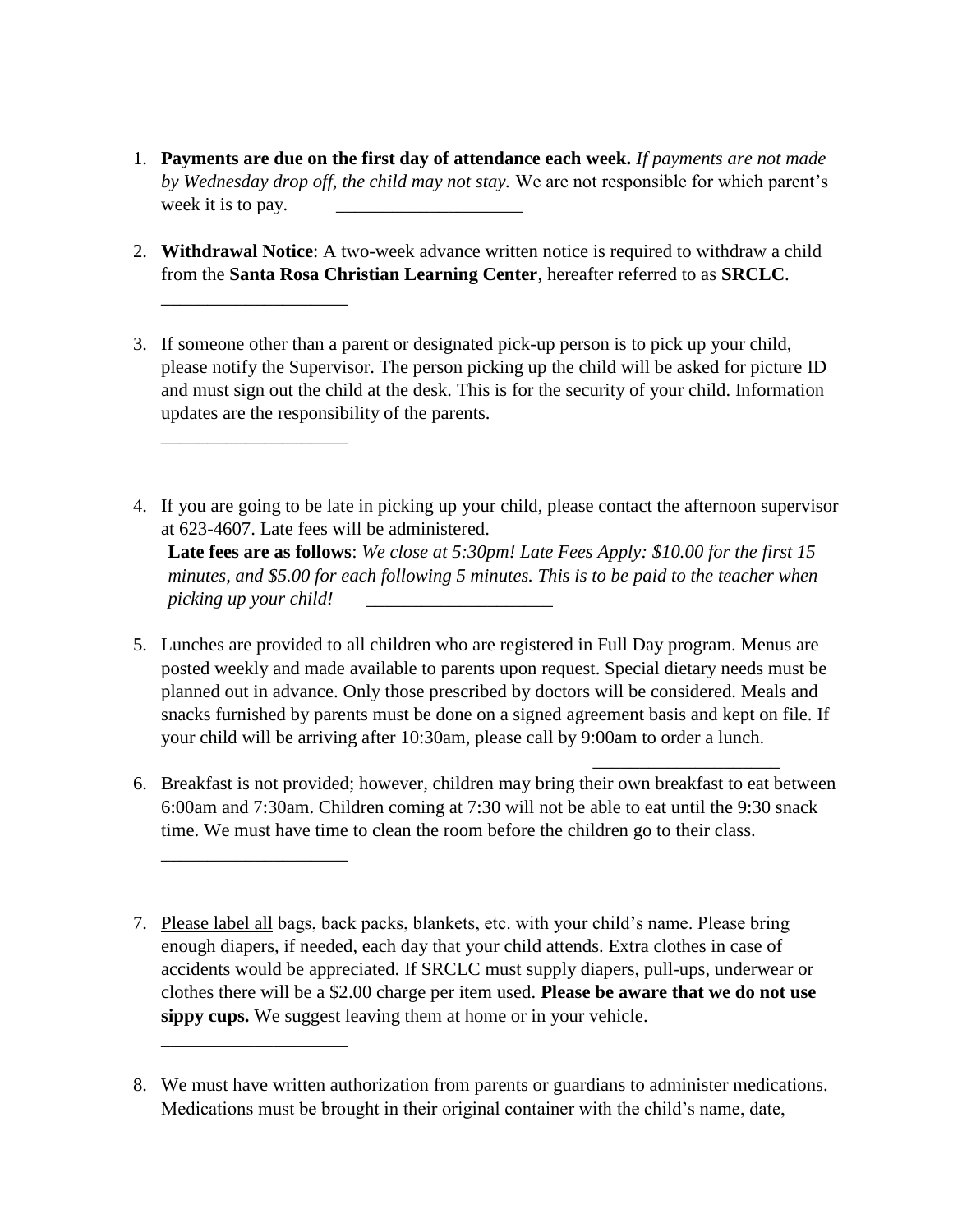Doctor's name, dosage and expiration date clearly indicated. We do not knowingly admit children with fevers, rashes, diarrhea, or vomiting. Children with known communicable diseases will not be admitted as well. Any child whom we suspect of having a contagious illness or who becomes ill a SRCLC with fever or other symptoms such a diarrhea, rash, pink eye, or skin infection shall be removed from class and placed in the Supervisor's office to await parent's arrival. Pick up should be made within an hour. The child may not return the following day. The child must be free of fever, diarrhea, vomiting, or rash before returning to school. If the child is on antibiotics, they must have been taking it for 24hrs. before returning to school with a doctor's note. (However, just because you have a doctor's note saying they can return does not mean we will allow them to return. They must be symptom free.)

9. Our **Discipline Policy** is as follows:

It is our desire to help children develop self-control, respect, and consideration for the rights and property of others. We assume that parents have a desire to establish clear behavior limits for children and purposefully direct them toward desirable behavior. We have the same goal and desire to work to that end. **Notification of undesirable behavior will be given to parents. Any child who causes continuous disruption, uses profanity, or is a behavioral problem may be dismissed from SRCLC. This includes hitting, spitting, scratching, pinching, kicking, biting, screaming, and running from a teacher or another child. \_\_\_\_\_\_\_\_\_\_\_\_\_\_\_\_\_\_\_\_**

10. Our **Biting Policy** is as follows:

\_\_\_\_\_\_\_\_\_\_\_\_\_\_\_\_\_\_\_\_

**Non-Vicious Bites**: (*Bites that leave no bruises and or no broken skin*) The student will have time-out and an incident report given to the parents and a copy placed in the child's file.

**Vicious Bites**: (*Bites that cause bruising and/or broken skin*)

\_\_\_\_\_\_\_\_\_\_\_\_\_\_\_\_\_\_\_\_

- **1 st Time Offense**: Parents are called, and an incident report is written and filed.
- 2<sup>nd</sup> **Time Offense**: Parents are called, and the biter is suspended immediately for a period of time set at the Supervisor's discretion; an incident report is written and filed.
- **3<sup>rd</sup> Time Offense**: Parents are called, and the biter is dismissed from the **SRCLC**. An incident report is written and filed.
- 11. **SRCLC** has a crisis management plan in place for the safety and well-being of your child. We practice monthly fire drills, severe storm drills, as well as lockdown drills.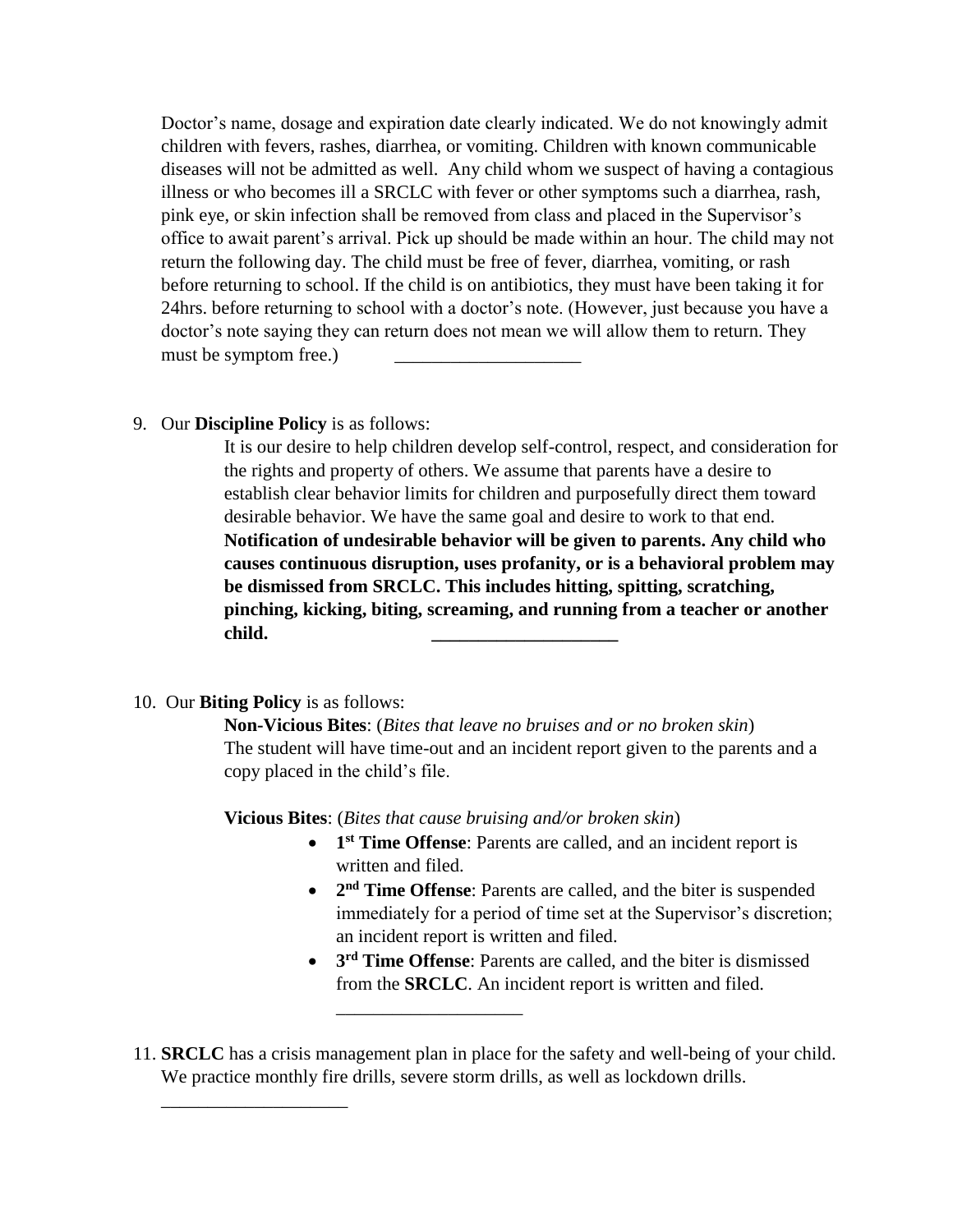- 12. **Accidents**: In the case of a minor accident, assessment and treatment of the injury will be given under the supervision of a staff member certified in first aid. If further treatment is deemed necessary, the parent or guardian will be called as well as emergency personnel. In the event of an accident deemed more serious, EMS will be called immediately as well as the parent or guardian and emergency treatment will be given. All accidents will be recorded on an accident report form by the car-giver in charge of the child and any other witnesses and given to the Supervisor.
- 13. In compliance with the State of Florida, the following forms are required for your child's file:
	- **A. Registration form**
	- **B. Emergency Release form**
	- C. **Health/Physical form** (Yellow Form). Available from your child's physician or the health department. This form is updated every two years.
	- D. **Immunization form** (Blue Form). Available from your child's physician or the health department.
	- **E. Copy of Birth Certificate**
	- **F. Parent Handbook Verification**
	- **G. Photo Release Form**

\_\_\_\_\_\_\_\_\_\_\_\_\_\_\_\_\_\_\_\_

*(All forms must be received within three weeks of enrollment. Failure to provide the necessary forms may put your child in jeopardy of suspension.)*

 *\_\_\_\_\_\_\_\_\_\_\_\_\_\_\_\_\_\_\_\_*

- 14. Please do not allow your child to bring toys to school. We provide plenty of toys to keep your child happily occupied. We accept no responsibility for lost or broken toys or games brought to **SRCLC**.
- 15. **Special Events Days** will be posted on the Bulletin Board located near the main entrance.
- 16. The **SRCLC** reserves the right to close operations in the event of the threat of hurricanes or other serious weather-related events.
- 17. Please add **School Way** App. to your phone then subscribe to *SRCS Learning Center* to receive important notifications.

Santa Rosa Christian Learning Center is operated by Santa Rosa Christian School and Grace Bible Church. We offer a variety of programs to minister to your family needs. We hope you will come by for a visit and see the various areas of our ministry.